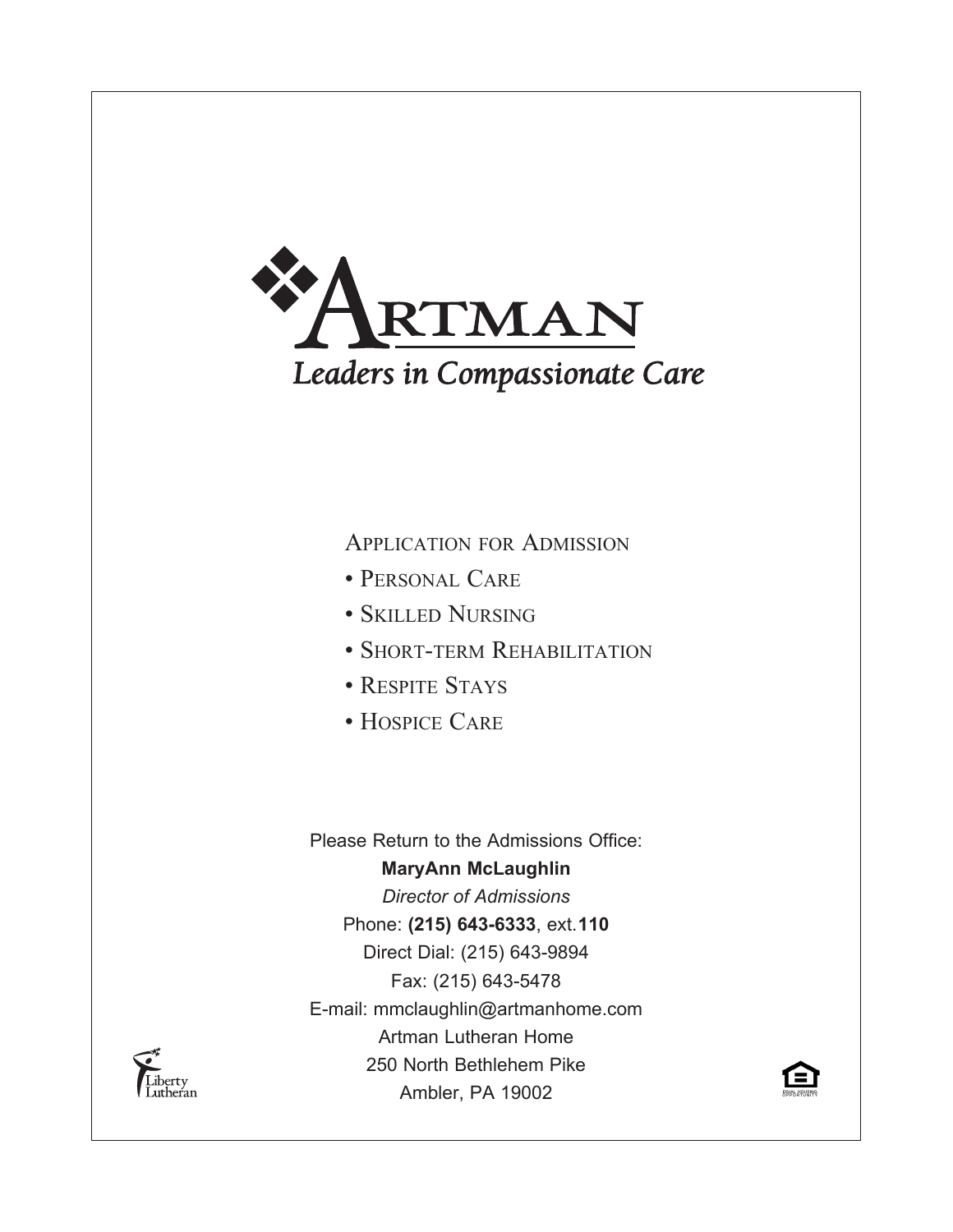

# **Entrance Procedure**

If you are prepared to take residency sometime within the next 30 days:

- a. Contact the Admissions Office to discuss eligibility criteria.
- b. Complete and submit forms 1 and 2 of the Application for Admission and return to the attention of the Admissions Office with your check made payable to Artman Lutheran Home in the amount of \$200. If you are applying with a spouse, two applications must be completed and the processing fee is \$300. A \$100 processing fee is required for Respite Stays. There is no processing fee for Short Term Rehabilitation Stays.
- c. Your personal physician must complete and forward the medical evaluation form for Personal Care residents to the Admissions Office. Medical evaluation forms are available in the Admissions Office.
- d. You will be contacted to set-up an evaluation meeting with the Admission Committee.
- e. Confirm admission date and move-in arrangements with the Admissions Office.

### **Future Occupancy and Procedure for Wait List Status**

Artman Lutheran Home's waiting list is growing substantially because of the limited openings each year. Although openings can sometimes develop sooner than expected for a number of reasons, it it recommended that you apply in advance.

- a. Contact the Admissions Office to discuss eligibility criteria.
- b. Complete and submit forms 1 and 2 of the Application for Admission and return to the attention of the Admissions Office with your check made payable to Artman Lutheran Home in the amount of \$200 or \$300 for a couple. A fee of \$100 is required for Respite Stays.
- c. Your personal physician must complete and forward the medical evaluation form for Personal Care residents to the Admissions Office.
- d. A Wait List number will be assigned prior to admission with notation of the desired move-in time frame.
- e. Wait List Applicants will be notified in the order of reservation number when a unit is expected to become available.
- f. Applicants will have 48 hours to accept a unit. If the wait period has been more than 60 days, an updated medical evaluation will be required.
- g. If you are not ready to proceed with the Entrance Procedure, then the next Wait List applicant will be notified. You may decline three available units before being moved to the end of the Wait List.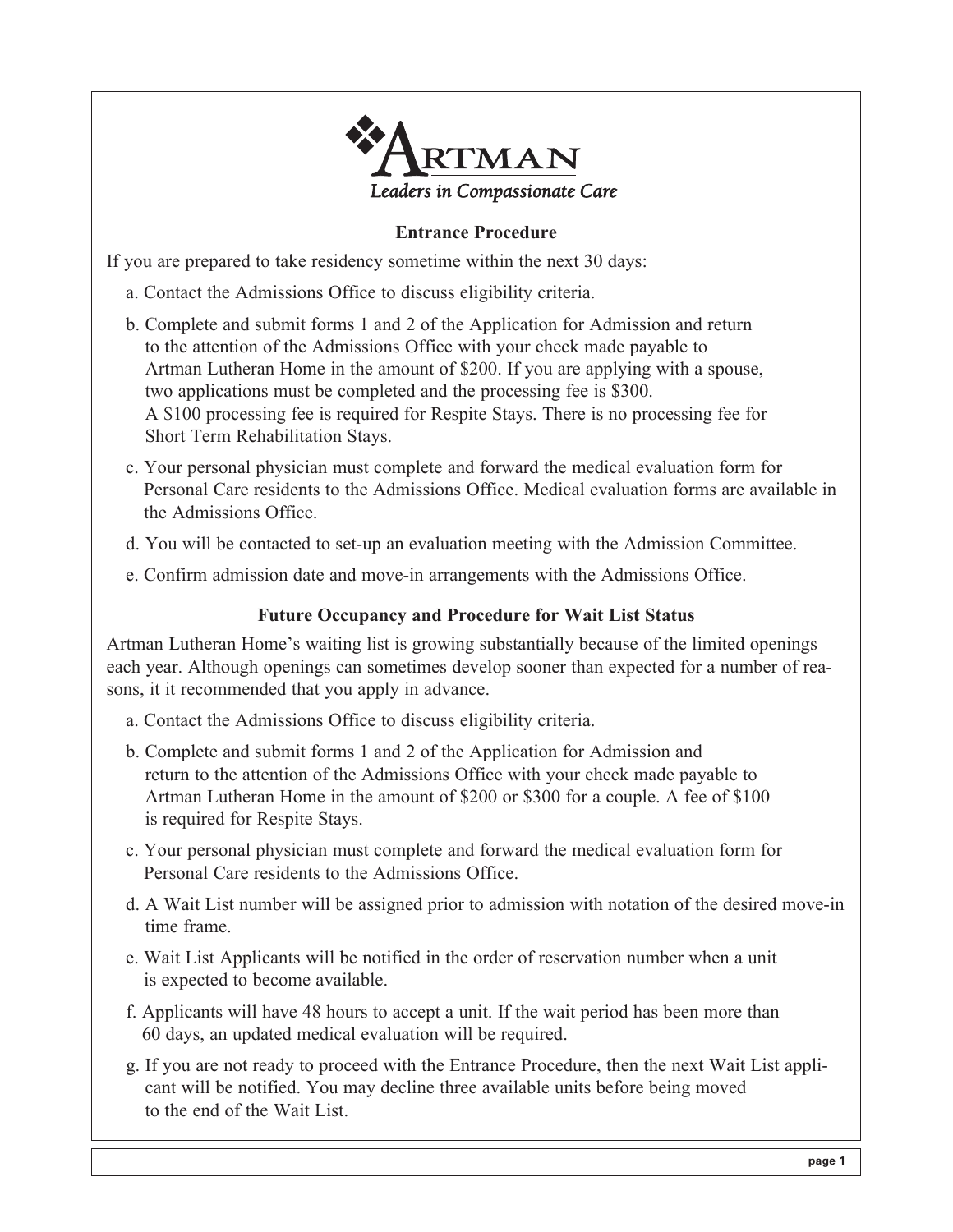| <b>ARTMAN ADMISSION APPLICATION: PERSONAL INFORMATION</b>                                                                                                                                                                      |                               |                           |                           | FORM 1                 |
|--------------------------------------------------------------------------------------------------------------------------------------------------------------------------------------------------------------------------------|-------------------------------|---------------------------|---------------------------|------------------------|
| <b>Please Print</b>                                                                                                                                                                                                            |                               |                           |                           |                        |
|                                                                                                                                                                                                                                |                               |                           |                           |                        |
|                                                                                                                                                                                                                                |                               |                           |                           |                        |
|                                                                                                                                                                                                                                |                               |                           |                           |                        |
| Telephone Number (Comparison of Alternate Telephone Number (Comparison of Telephone Number (Comparison of Telephone Number (Comparison of Telephone Number (Comparison of Telephone Number (Comparison of Telephone Number (Co |                               |                           |                           |                        |
|                                                                                                                                                                                                                                |                               |                           |                           |                        |
|                                                                                                                                                                                                                                |                               |                           |                           |                        |
|                                                                                                                                                                                                                                |                               |                           |                           |                        |
|                                                                                                                                                                                                                                |                               |                           |                           |                        |
|                                                                                                                                                                                                                                |                               |                           |                           |                        |
|                                                                                                                                                                                                                                |                               |                           |                           |                        |
| Prescription Plan   Yes   No                                                                                                                                                                                                   |                               |                           |                           |                        |
|                                                                                                                                                                                                                                |                               |                           |                           |                        |
|                                                                                                                                                                                                                                |                               |                           |                           |                        |
|                                                                                                                                                                                                                                |                               |                           |                           |                        |
|                                                                                                                                                                                                                                |                               |                           |                           |                        |
| <b>Current Living Status</b>                                                                                                                                                                                                   |                               |                           |                           |                        |
| Home                                                                                                                                                                                                                           | With no home health services  |                           | With home health services |                        |
|                                                                                                                                                                                                                                |                               |                           |                           |                        |
|                                                                                                                                                                                                                                |                               |                           |                           |                        |
|                                                                                                                                                                                                                                |                               |                           |                           |                        |
|                                                                                                                                                                                                                                |                               |                           |                           |                        |
| How did you hear about Artman?                                                                                                                                                                                                 | Self<br>Artman Staff<br>Other | Friends<br>Social Service | Church<br>Physician       | Family<br>Advertisemen |
| page 2                                                                                                                                                                                                                         |                               |                           |                           |                        |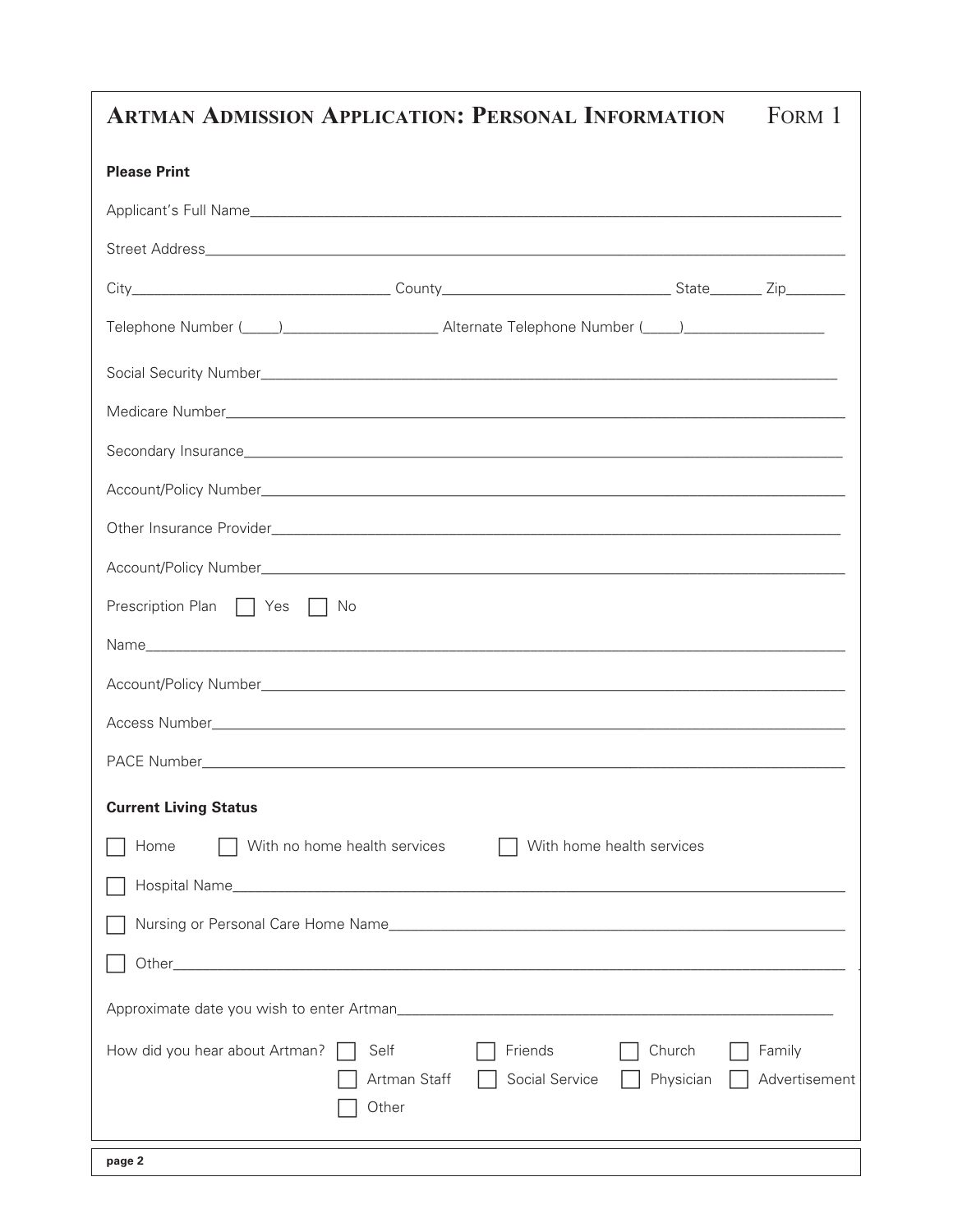| FORM 1                                                                                 |  |
|----------------------------------------------------------------------------------------|--|
| <b>Personal Information</b>                                                            |  |
|                                                                                        |  |
| US Citizen?<br>$\vert$   Yes<br>I No                                                   |  |
| Caucasian<br>African American   Hispanic<br>    Native American<br>Other<br>Asian      |  |
| Widow/er   Divorced<br>Married<br>Single                                               |  |
|                                                                                        |  |
| $\vert$   Yes<br>No Veterans Benefits   Yes<br>Veteran<br>No                           |  |
| Highest Level of Education   No Schooling   8th Grade/Less   9-11 Grades   High School |  |
| Technical/Trade School   Some College   Bachelor's Degree   Graduate Degree            |  |
|                                                                                        |  |
|                                                                                        |  |
|                                                                                        |  |
|                                                                                        |  |
| Spouse's Full Name<br>$\vert \vert$ Living                                             |  |
| <b>Physician Information</b>                                                           |  |
|                                                                                        |  |
|                                                                                        |  |
|                                                                                        |  |
| $City_$                                                                                |  |
|                                                                                        |  |
| <b>Religious Information (Optional)</b>                                                |  |
|                                                                                        |  |
| Active   Attendance Only<br>Involvement<br>Inactive<br>None                            |  |
|                                                                                        |  |
|                                                                                        |  |
|                                                                                        |  |
|                                                                                        |  |
|                                                                                        |  |
| page 3                                                                                 |  |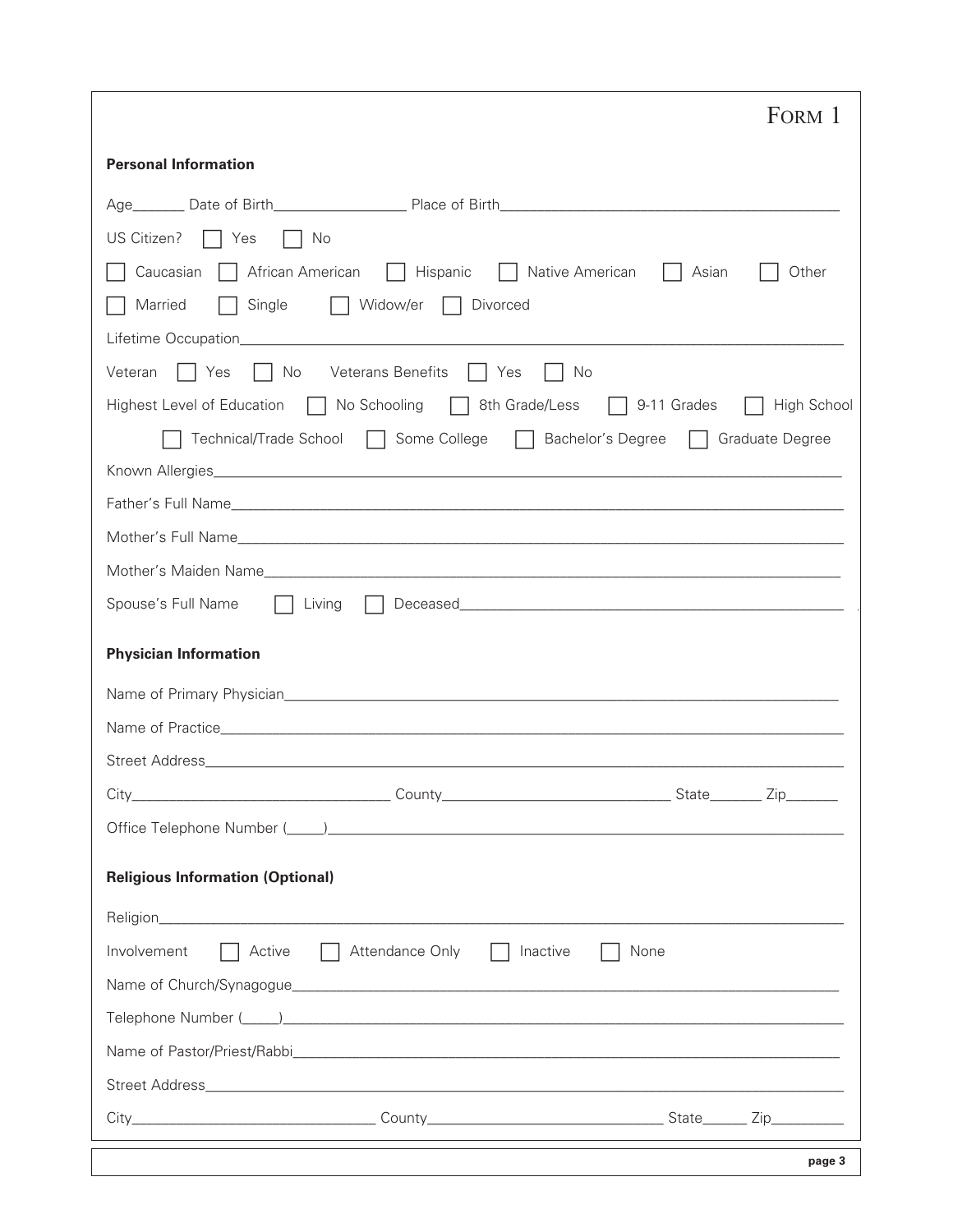|                                                                                                                                                                                                                                | FORM 1 |
|--------------------------------------------------------------------------------------------------------------------------------------------------------------------------------------------------------------------------------|--------|
| <b>Billing Information</b><br>Power of Attorney □ Yes<br>- No                                                                                                                                                                  |        |
|                                                                                                                                                                                                                                |        |
|                                                                                                                                                                                                                                |        |
|                                                                                                                                                                                                                                |        |
|                                                                                                                                                                                                                                |        |
| Home Telephone Number (Compared Line 2010 Work Telephone Number (Compared Line 2010 Line 2010 Months 2010 Line 2010 Months 2010 Months 2010 Months 2010 Months 2010 Months 2010 Months 2010 Months 2010 Months 2010 Months 201 |        |
| Cell Phone Number (Company Company Company E-mail Address Company Company Company Company Company Company Compa                                                                                                                |        |
| <b>Primary Contact</b><br>Power of Attorney     Yes<br>No<br>$\perp$                                                                                                                                                           |        |
|                                                                                                                                                                                                                                |        |
|                                                                                                                                                                                                                                |        |
|                                                                                                                                                                                                                                |        |
|                                                                                                                                                                                                                                |        |
| Home Telephone Number (Compared to Law 2011) Work Telephone Number (Compared to Law 2012)                                                                                                                                      |        |
| Cell Phone Number (Company Company Company E-mail Address Company Company Company Company Company Company Compa                                                                                                                |        |
| Power of Attorney   Yes<br><b>Second Contact</b><br>$\vert$ $\vert$ NO                                                                                                                                                         |        |
|                                                                                                                                                                                                                                |        |
|                                                                                                                                                                                                                                |        |
|                                                                                                                                                                                                                                |        |
|                                                                                                                                                                                                                                |        |
| Home Telephone Number (California Communication of Work Telephone Number (California Communication of the Unit                                                                                                                 |        |
| Cell Phone Number (Company Company Company E-mail Address Company Company Company Company Company Company Company Company Company Company Company Company Company Company Company Company Company Company Company Company Comp |        |
| Power of Attorney   Yes<br><b>Third Contact</b><br>No                                                                                                                                                                          |        |
|                                                                                                                                                                                                                                |        |
|                                                                                                                                                                                                                                |        |
|                                                                                                                                                                                                                                |        |
|                                                                                                                                                                                                                                |        |
| Home Telephone Number (Compared Line 2010 Work Telephone Number (Compared Line 2010 Line 2010 Months 2010 Line 2010 Months 2010 Months 2010 Months 2010 Months 2010 Months 2010 Months 2010 Months 2010 Months 2010 Months 201 |        |
| Cell Phone Number (Collection 2010) [2010] [2010] [2010] [2010] [2010] [2010] [2010] [2010] [2010] [2010] [2010                                                                                                                |        |
|                                                                                                                                                                                                                                |        |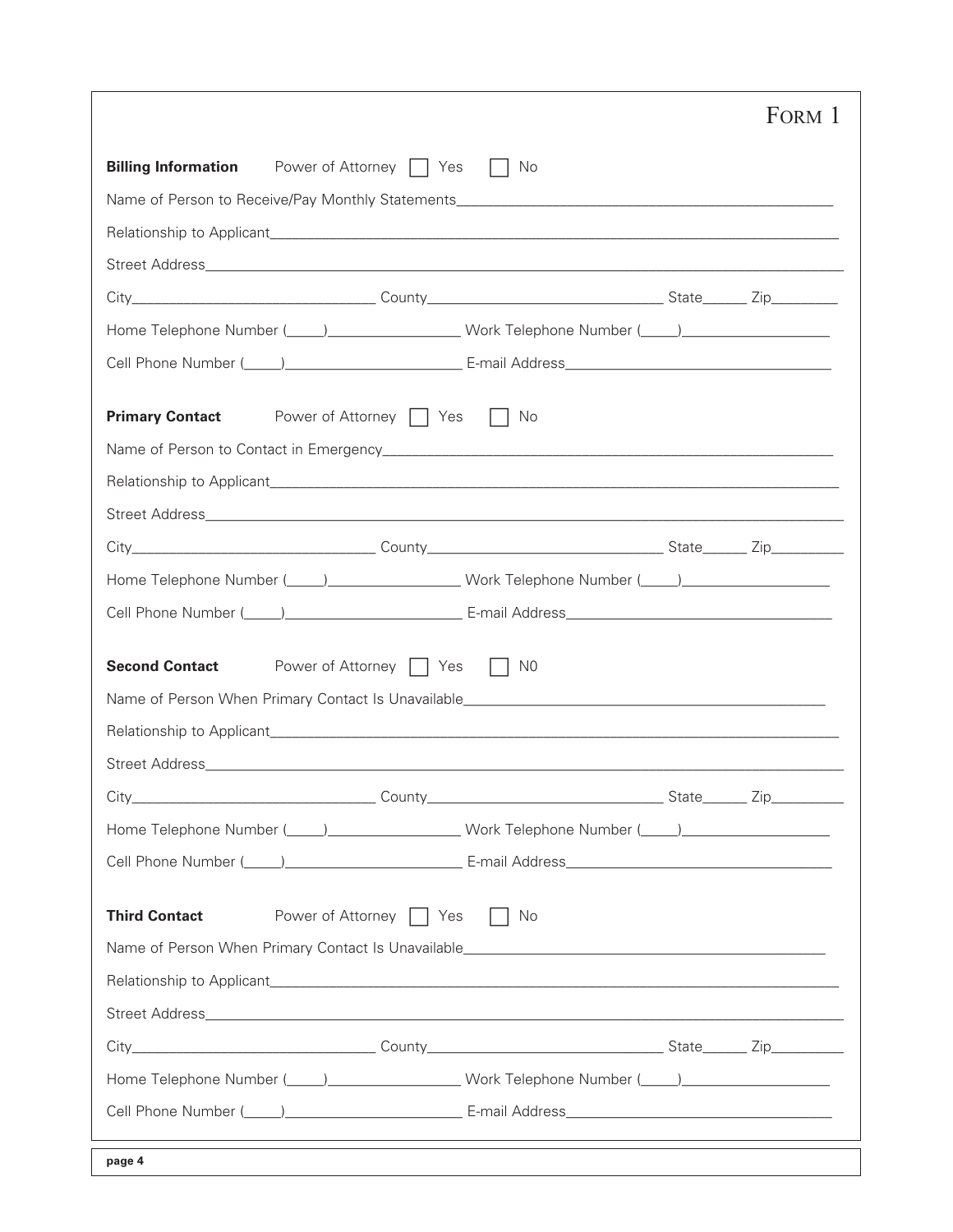|                             |                                                                                                                                                                                                                                |           | FORM 1 |
|-----------------------------|--------------------------------------------------------------------------------------------------------------------------------------------------------------------------------------------------------------------------------|-----------|--------|
| <b>Funeral Arrangements</b> |                                                                                                                                                                                                                                |           |        |
|                             |                                                                                                                                                                                                                                |           |        |
|                             |                                                                                                                                                                                                                                |           |        |
|                             |                                                                                                                                                                                                                                |           |        |
|                             | Funeral Home Telephone Number (Company Company Company Company Company Company Company Company Company Company                                                                                                                 |           |        |
|                             |                                                                                                                                                                                                                                |           |        |
|                             |                                                                                                                                                                                                                                |           |        |
|                             | Home Telephone Number (Compared Line 2010 Work Telephone Number (Compared Line 2010 Line 2010 Months 2010 Line 2010 Months 2010 Months 2010 Months 2010 Months 2010 Months 2010 Months 2010 Months 2010 Months 2010 Months 201 |           |        |
|                             | Cell Phone Number (Company Company Company Company Company Company Company Company Company Company Company Company Company Company Company Company Company Company Company Company Company Company Company Company Company Com |           |        |
|                             | Do you have an Advanced Directive/Living Will?   Yes                                                                                                                                                                           | No        |        |
|                             | Would you like additional information on Advanced Directives?                                                                                                                                                                  | Yes<br>No |        |
|                             | Please submit a copy of Power of Attorney and Advanced Directive/Living Will if these documents exist                                                                                                                          |           |        |
|                             |                                                                                                                                                                                                                                |           |        |
|                             |                                                                                                                                                                                                                                |           |        |
|                             |                                                                                                                                                                                                                                |           |        |
|                             |                                                                                                                                                                                                                                |           |        |
|                             |                                                                                                                                                                                                                                |           |        |
|                             |                                                                                                                                                                                                                                |           |        |
|                             |                                                                                                                                                                                                                                |           |        |
|                             |                                                                                                                                                                                                                                |           | page 5 |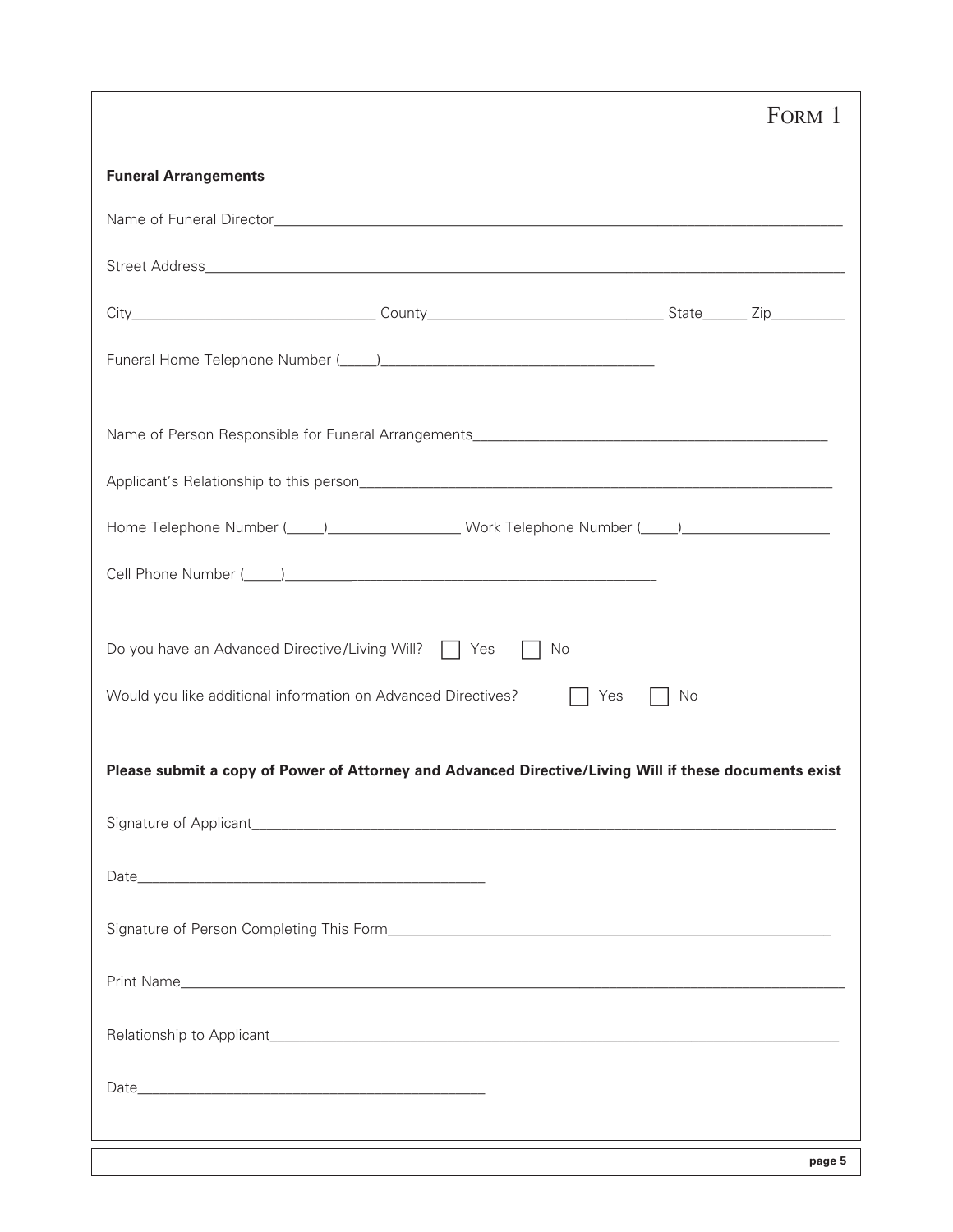# ARTMAN ADMISSION APPLICATION; BUSINESS/FINANCIAL INFORMATION FORM 2

### Copies of all current statements must be attached.

#### Income

| Type                             | Amount Per Month                                          | <b>Total Amount Annually</b>                                                                                                                                                                                                                                                                                                                                                                                                                                                                                                                                                                         |
|----------------------------------|-----------------------------------------------------------|------------------------------------------------------------------------------------------------------------------------------------------------------------------------------------------------------------------------------------------------------------------------------------------------------------------------------------------------------------------------------------------------------------------------------------------------------------------------------------------------------------------------------------------------------------------------------------------------------|
| Social Security                  | $\mathsf{\$} \underline{\hspace{1cm} }$                   | $\mathsf{S}\underline{\hspace{2.5cm}}\underline{\hspace{2.5cm}}\underline{\hspace{2.5cm}}\underline{\hspace{2.5cm}}\underline{\hspace{2.5cm}}\underline{\hspace{2.5cm}}\underline{\hspace{2.5cm}}\underline{\hspace{2.5cm}}\underline{\hspace{2.5cm}}\underline{\hspace{2.5cm}}\underline{\hspace{2.5cm}}\underline{\hspace{2.5cm}}\underline{\hspace{2.5cm}}\underline{\hspace{2.5cm}}\underline{\hspace{2.5cm}}\underline{\hspace{2.5cm}}\underline{\hspace{2.5cm}}\underline{\hspace{2.5cm}}\underline{\hspace{2.5cm}}\underline{\hspace{$                                                        |
| Pension                          |                                                           | \$                                                                                                                                                                                                                                                                                                                                                                                                                                                                                                                                                                                                   |
| Annuity/Trust                    | \$                                                        | $\qquad \qquad \, {\displaystyle \textcircled{S_{\textit{}}}} \qquad \qquad {\displaystyle \textcircled{S_{\textit{}}}} \qquad \qquad {\displaystyle \textcircled{S_{\textit{}}}} \qquad \qquad {\displaystyle \textcircled{S_{\textit{}}}} \qquad \qquad {\displaystyle \textcircled{S_{\textit{}}}} \qquad \qquad {\displaystyle \textcircled{S_{\textit{}}}} \qquad \qquad {\displaystyle \textcircled{S_{\textit{}}}} \qquad \qquad {\displaystyle \textcircled{S_{\textit{}}}} \qquad \qquad {\displaystyle \textcircled{S_{\textit{}}}} \qquad \qquad {\displaystyle \textcircled{S_{\textit{$ |
| Rental                           | \$                                                        | \$                                                                                                                                                                                                                                                                                                                                                                                                                                                                                                                                                                                                   |
| <b>Dividends</b>                 | \$                                                        | $\quad \  \  \, \text{\normalsize{$\$}} \qquad \qquad \  \  \, \text{\normalsize{$\bullet$}} \qquad \qquad \  \  \, \text{\normalsize{$\bullet$}} \qquad \qquad \  \, \text{\normalsize{$\bullet$}} \qquad \qquad \  \, \text{\normalsize{$\bullet$}} \qquad \qquad \  \, \text{\normalsize{$\bullet$}} \qquad \qquad \  \, \text{\normalsize{$\bullet$}} \qquad \qquad \  \, \text{\normalsize{$\bullet$}} \qquad \qquad \  \, \text{\normalsize{$\bullet$}} \qquad \qquad \  \, \text{\normalsize{$\bullet$}} \qquad \qquad \  \$                                                                  |
| Interest                         | $\mathsf{S} \hspace{0.03in} \underbrace{\hspace{0.03in}}$ | $\mathsf{S}\underline{\hspace{2.5cm}}\underline{\hspace{2.5cm}}\underline{\hspace{2.5cm}}\underline{\hspace{2.5cm}}\underline{\hspace{2.5cm}}\underline{\hspace{2.5cm}}\underline{\hspace{2.5cm}}\underline{\hspace{2.5cm}}\underline{\hspace{2.5cm}}\underline{\hspace{2.5cm}}\underline{\hspace{2.5cm}}\underline{\hspace{2.5cm}}\underline{\hspace{2.5cm}}\underline{\hspace{2.5cm}}\underline{\hspace{2.5cm}}\underline{\hspace{2.5cm}}\underline{\hspace{2.5cm}}\underline{\hspace{2.5cm}}\underline{\hspace{2.5cm}}\underline{\hspace{$                                                        |
| <b>Bonds</b>                     | $\frac{1}{2}$                                             | $\frac{1}{2}$                                                                                                                                                                                                                                                                                                                                                                                                                                                                                                                                                                                        |
| Other Income                     | S                                                         |                                                                                                                                                                                                                                                                                                                                                                                                                                                                                                                                                                                                      |
| Other Income                     | \$                                                        | \$                                                                                                                                                                                                                                                                                                                                                                                                                                                                                                                                                                                                   |
| <b>Total Income</b>              | $\frac{1}{2}$                                             |                                                                                                                                                                                                                                                                                                                                                                                                                                                                                                                                                                                                      |
|                                  | <b>Banking</b>                                            |                                                                                                                                                                                                                                                                                                                                                                                                                                                                                                                                                                                                      |
| Chooking Accounts <b>Bentlel</b> |                                                           | Curront Polongo                                                                                                                                                                                                                                                                                                                                                                                                                                                                                                                                                                                      |

| CHECKING ACCOUNTS. Dank(S)                       | Current Dalarice |
|--------------------------------------------------|------------------|
|                                                  |                  |
|                                                  |                  |
|                                                  |                  |
|                                                  |                  |
|                                                  |                  |
|                                                  |                  |
| Savings Account, CDs, Money Market, Banks, Other |                  |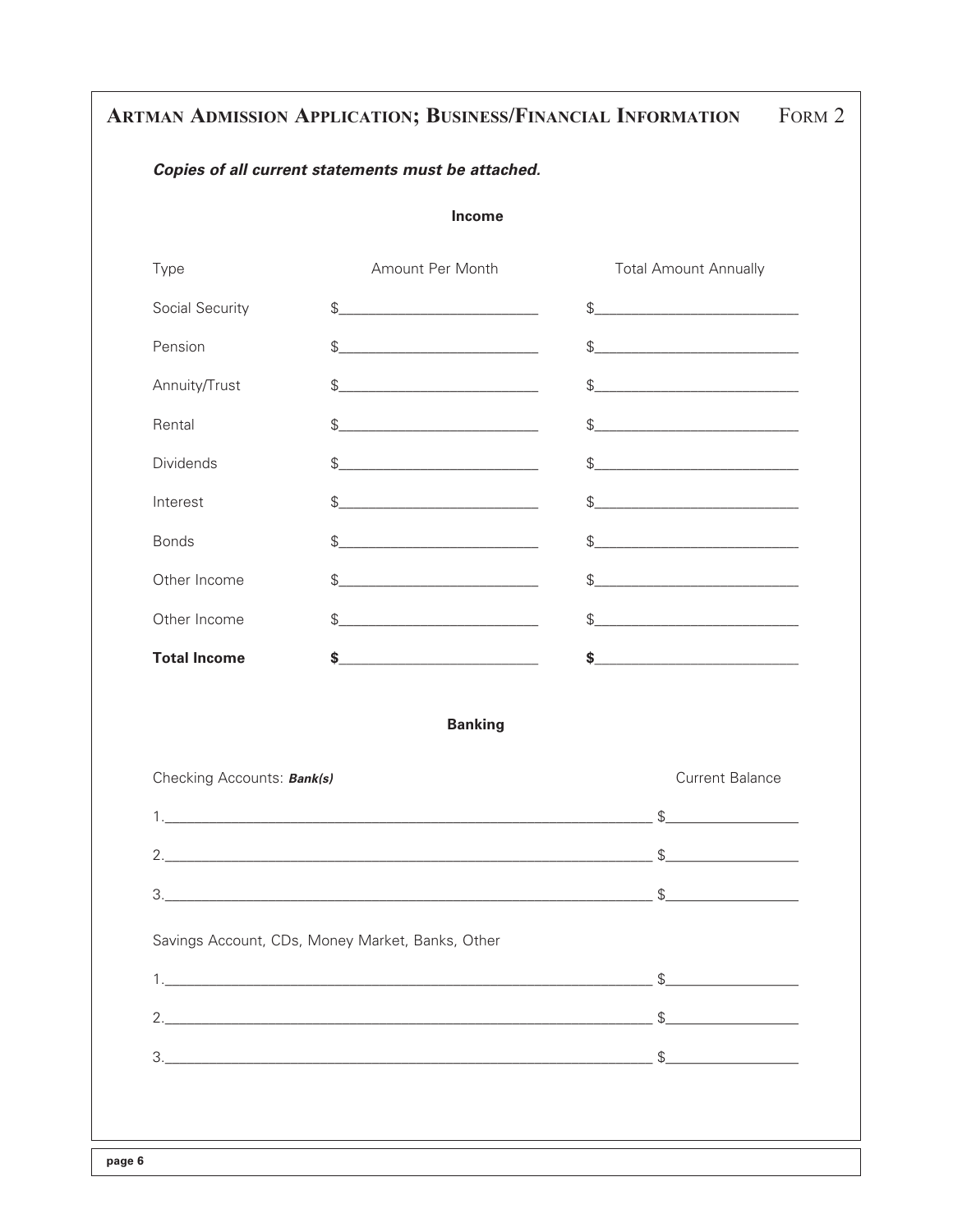|                                                                        |                                                                                                                 |                                                     | FORM <sub>2</sub>                                                                                                                                                                                                                                                                                                                                                   |
|------------------------------------------------------------------------|-----------------------------------------------------------------------------------------------------------------|-----------------------------------------------------|---------------------------------------------------------------------------------------------------------------------------------------------------------------------------------------------------------------------------------------------------------------------------------------------------------------------------------------------------------------------|
| <b>Stocks/Bonds</b>                                                    |                                                                                                                 |                                                     |                                                                                                                                                                                                                                                                                                                                                                     |
| Stocks: <i>Company</i>                                                 |                                                                                                                 | Number of Shares                                    | <b>Current Value</b>                                                                                                                                                                                                                                                                                                                                                |
|                                                                        |                                                                                                                 |                                                     | $\mathbb S$                                                                                                                                                                                                                                                                                                                                                         |
|                                                                        |                                                                                                                 |                                                     |                                                                                                                                                                                                                                                                                                                                                                     |
|                                                                        |                                                                                                                 |                                                     | \$                                                                                                                                                                                                                                                                                                                                                                  |
| <b>Bonds</b>                                                           |                                                                                                                 | Type                                                | <b>Current Value</b>                                                                                                                                                                                                                                                                                                                                                |
|                                                                        |                                                                                                                 |                                                     | $S$ and $S$ and $S$ and $S$ and $S$ and $S$ and $S$ and $S$ and $S$ and $S$ and $S$ and $S$ and $S$ and $S$ and $S$ and $S$ and $S$ and $S$ and $S$ and $S$ and $S$ and $S$ and $S$ and $S$ and $S$ and $S$ and $S$ and $S$ a                                                                                                                                       |
|                                                                        |                                                                                                                 |                                                     | $\begin{picture}(20,10) \put(0,0){\vector(1,0){100}} \put(15,0){\vector(1,0){100}} \put(15,0){\vector(1,0){100}} \put(15,0){\vector(1,0){100}} \put(15,0){\vector(1,0){100}} \put(15,0){\vector(1,0){100}} \put(15,0){\vector(1,0){100}} \put(15,0){\vector(1,0){100}} \put(15,0){\vector(1,0){100}} \put(15,0){\vector(1,0){100}} \put(15,0){\vector(1,0){100}} \$ |
|                                                                        |                                                                                                                 | <u> 1980 - Jan Barbara Barat, politik politik (</u> | $\mathbb{S}$ and $\mathbb{S}$                                                                                                                                                                                                                                                                                                                                       |
|                                                                        |                                                                                                                 |                                                     |                                                                                                                                                                                                                                                                                                                                                                     |
|                                                                        | Yes                                                                                                             | No                                                  |                                                                                                                                                                                                                                                                                                                                                                     |
|                                                                        | Life Insurance Policies (On Applicant's Life or owned by the Applicant)<br>Policy Number                        | Face Value                                          | Beneficiary                                                                                                                                                                                                                                                                                                                                                         |
|                                                                        |                                                                                                                 | $\mathfrak{L}$                                      |                                                                                                                                                                                                                                                                                                                                                                     |
|                                                                        |                                                                                                                 | \$                                                  |                                                                                                                                                                                                                                                                                                                                                                     |
| 3.<br>Are you planning to sell any/all of your real estate?<br>Company |                                                                                                                 | \$                                                  | $\frac{1}{2}$                                                                                                                                                                                                                                                                                                                                                       |
|                                                                        | Describe any debts, mortgages, obligations, etc., affecting income or assets:______________________             |                                                     |                                                                                                                                                                                                                                                                                                                                                                     |
| the need arise?<br>Yes                                                 | Upon entering Artman's Skilled Nursing Care Unit, are you willing to file for financial assistance should<br>No |                                                     |                                                                                                                                                                                                                                                                                                                                                                     |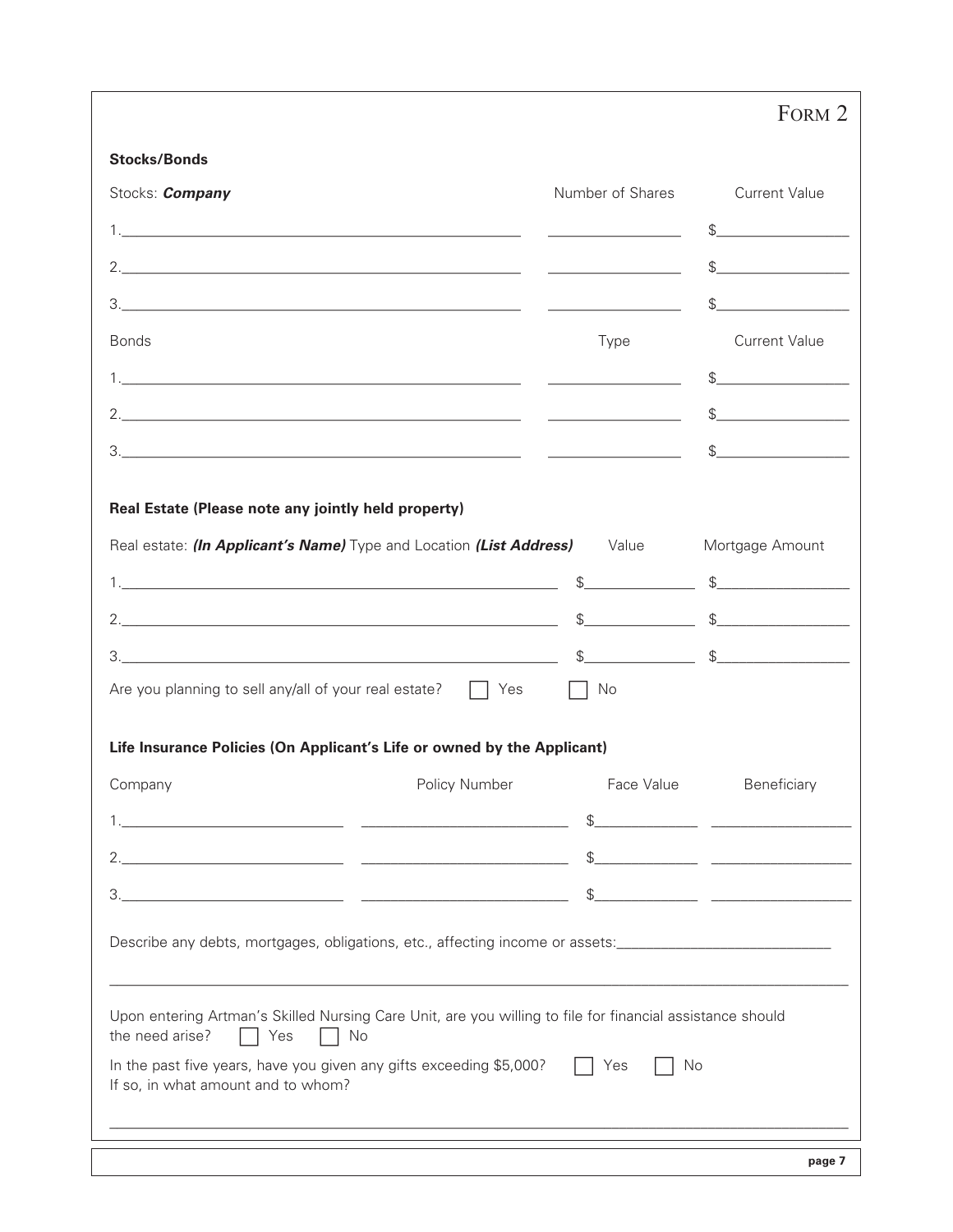| RTMAN<br>Leaders in Compassionate Care                                                                                                                                                                                                                                                                                                                                                                                                                                                                                                                                                                                                                                                                                                                                                                                                                                                                                                                                                                                                                                                    |      |
|-------------------------------------------------------------------------------------------------------------------------------------------------------------------------------------------------------------------------------------------------------------------------------------------------------------------------------------------------------------------------------------------------------------------------------------------------------------------------------------------------------------------------------------------------------------------------------------------------------------------------------------------------------------------------------------------------------------------------------------------------------------------------------------------------------------------------------------------------------------------------------------------------------------------------------------------------------------------------------------------------------------------------------------------------------------------------------------------|------|
|                                                                                                                                                                                                                                                                                                                                                                                                                                                                                                                                                                                                                                                                                                                                                                                                                                                                                                                                                                                                                                                                                           |      |
| I affirm that the foregoing is a true statement of the facts known to me and is submitted as part of an<br>application for residence in the facility. I understand that a lack of truth in my statements in this application<br>is grounds for either a denial of admission or, if permitted by law, a discharge after admission. Further, if<br>admitted, I affirm that, while I am in residence at the facility, (a) I will use the funds and resources I have<br>identified above, as well as all income received from these funds and resources and any other income<br>which I may receive while I remain in residence at the facility, primarily for payment to the facility for<br>services provided to me; and, (b) I will submit an Annual Statement of my financial status to the facility.<br>Finally, I hereby also authorize any and all financial institutions or entities with whom I have a business,<br>commercial or fiduciary relationship to release any and all re uested financial information to the facility<br>as long as I remain in residence at the facility. |      |
|                                                                                                                                                                                                                                                                                                                                                                                                                                                                                                                                                                                                                                                                                                                                                                                                                                                                                                                                                                                                                                                                                           | Date |
|                                                                                                                                                                                                                                                                                                                                                                                                                                                                                                                                                                                                                                                                                                                                                                                                                                                                                                                                                                                                                                                                                           | Date |
|                                                                                                                                                                                                                                                                                                                                                                                                                                                                                                                                                                                                                                                                                                                                                                                                                                                                                                                                                                                                                                                                                           |      |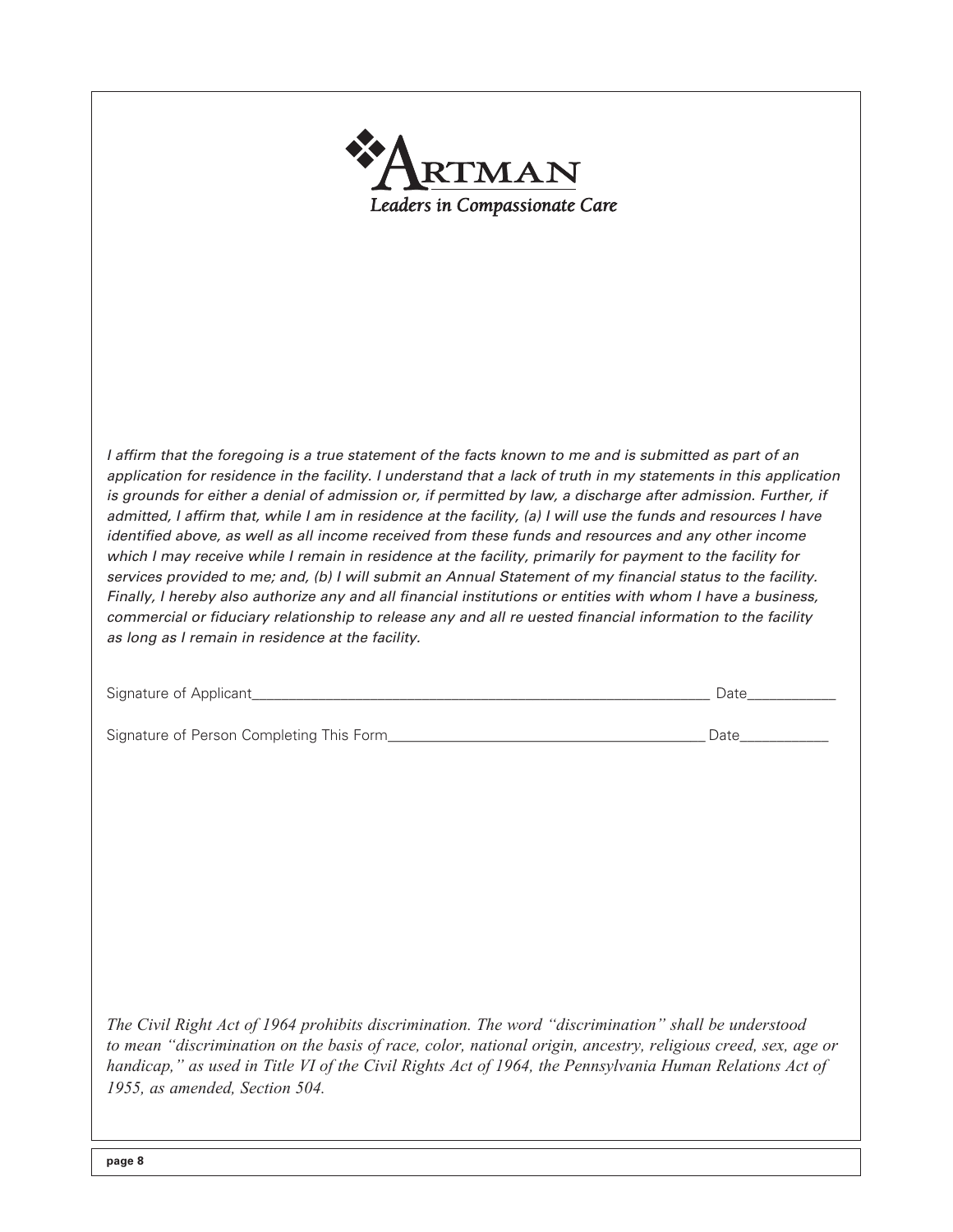# **Quick Reminder List**

## **Pre-admission Requirements**

- An attending physician will be designated prior to admission. Residents may utilize one of our House Physicians or retain their private attending physician as long as he/she abides by state, federal, and Artman credentialing requirements. Please confirm this with the Admissions Office at (215) 643-9894. If the resident will be utilizing an Artman physician, arrangements must be made to have copies of medical records transferred to the new attending physician.
- According to state regulations, name and telephone of Funeral Home must be provided.
- Any clothing you wish to be laundered by Artman must be washable (not dry cleaned). Clothing must be labeled with resident's name.
- You will need to contact the telephone and cable companies directly if you wish to use these services.
	- Verizon: (800) 837-4966 Basic cable is provided. For additional upgraded services, call Comcast "Bulk Services" at (800) 391-3000.
- Confirm move-in date with the Admissions Office.

# **Necessary Items for Day of Admission** *Please make items 1-7 available to us for photocopying prior to or upon admission.*

- 1. Social Security Card
- 2. Medicare Card
- 3. Insurance/Hospitalization Card (Blue Cross, AARP, etc.)
- 4. PACE Card (if applicable)
- 5. Pharmaceutical Insurance Card (if applicable)
- 6. Power of Attorney or Legal Guardianship Documents
- 7. Advanced Directive/Living Will (if applicable)
- 8. \$200 Application Processing Fee (if not already submitted)

Note: Valuable items and cash should NOT be kept in the resident's room. Residents are encouraged to open a trust fund account. Valuable items should be kept in the safe. Admissions personnel will explain the procedure.

Please call **MaryAnn McLaughlin** in the Admissions Office at **(215) 643-9894** if you have any questions.